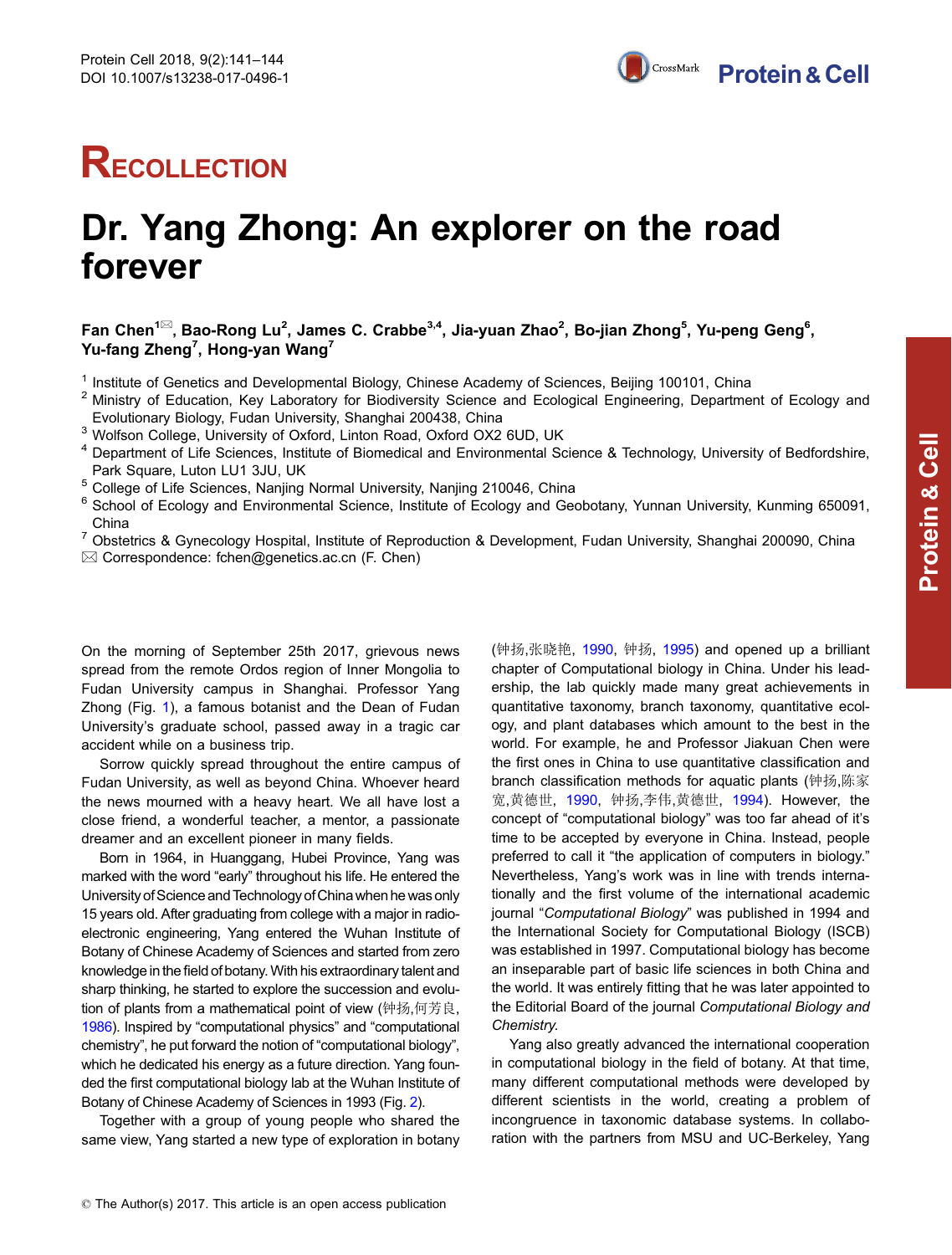<span id="page-1-0"></span>

Figure 1. Dr. Yang Zhong: An explorer on the road forever.



Figure 2. Youth Laboratory of Computational Biology, Wuhan Insitute of Botany, CAS (1993).

presented a new interactive classification data model (UNIC structure) to manage hierarchical classification data, and proposed a general comparison methodology for different classification trees and various types of dendrograms (Zhong et al., [1996](#page-3-0), [1997](#page-3-0)). He also designed a prototype taxonomic database system called HICLAS (hierarchical classification system) based on taxonomic onotology (Zhong

et al., [1999](#page-3-0)). Those methods proposed a solution to break the boundaries of different institutions, provided a "lingua franca" for different systems, and laid the foundations for international cooperation. Frank A. Bisby, professor at the University of Reading in the United Kingdom, a leading researcher in taxonomy and bioinformatics, quoted Yang's operative model in his review paper on biodiversity infor-matics in Science (Bisby, [2000](#page-2-0)), followed by Yang's com-mentary in Science in the same year (Zhong et al., [2000](#page-3-0)).

Another good example is Yang's collaboration with Prof. Tao Sang of Michigan State University in the field of plant evolution. They proposed a new statistical test model to distinguish hybridization and other biological processes as causes of topological incongruence. The computer simulation analyses they conducted not only supported the validity of the bootstrap test when each gene evolved at a constant rate, but also suggested that the model remained valid as long as the rate heterogeneity was occurring proportionally in the same taxa for both genes (Sang and Zhong, [2000\)](#page-3-0). This work was referred to by Professor M. A. Ragan of the University of Queensland, Australia as one of the advanced aspects in phylogenetics. Collaborating with Professor Suhua Shi and her group in Sun Yat-sen University, Prof. Yang Zhong completed a series of studies on plant phylogenetics. They also detected evolutionary rate heterogeneity among the mangrove genera and their close terrestrial relatives of Rhizophoraceae, using phylogeny analysis and the relative-rate test. Basing on the results of the relative-rate test, the divergence times among genera as well as the average divergence time between the close related inland genus Carallia and the coastal Rhizophoreae tribe were determined. These findings were published in Ecology Letters, which was the first work completed independently by Chinese scientists published in this internationally recognized peer-reviewed journal in ecology and biodiversity (Zhong et al., [2002\)](#page-3-0).

Yang is well known for his profound knowledge and unique insights, which promoted his collaborations with multidisciplinary experts in China and abroad in the past 10 years. Yang's expertise and insightful thoughts allowed him to make great contributions to the new frontiers of largescale genomic and proteomic analysis, molecular evolution analysis of the SARS coronavirus (The Chinese SARS Molecular Epidemiology Consortium, [2004\)](#page-3-0) and genomewide phylogenetic analysis of Schistosoma japonicum to name but two (The Schistosoma japonicum Genome Sequencing and Functional Analysis Consortium, [2009\)](#page-3-0). He also established many early molecular databases in China, including a protein informatics system (the multi-protein survey system, MPSS) (Hao et al., [2005\)](#page-2-0), a database system for plant resistance candidate genes (PlantQTL-GE) (Zeng et al., [2007](#page-3-0)), and a mouse mutagenesis database, generated with PB transposon methods (PBmice) (Sun et al., [2008\)](#page-3-0). He pioneered computational simulation in plant systems biology to analyze the photosynthetic metabolism of C3 plants, and his work revealed that metabolic pathways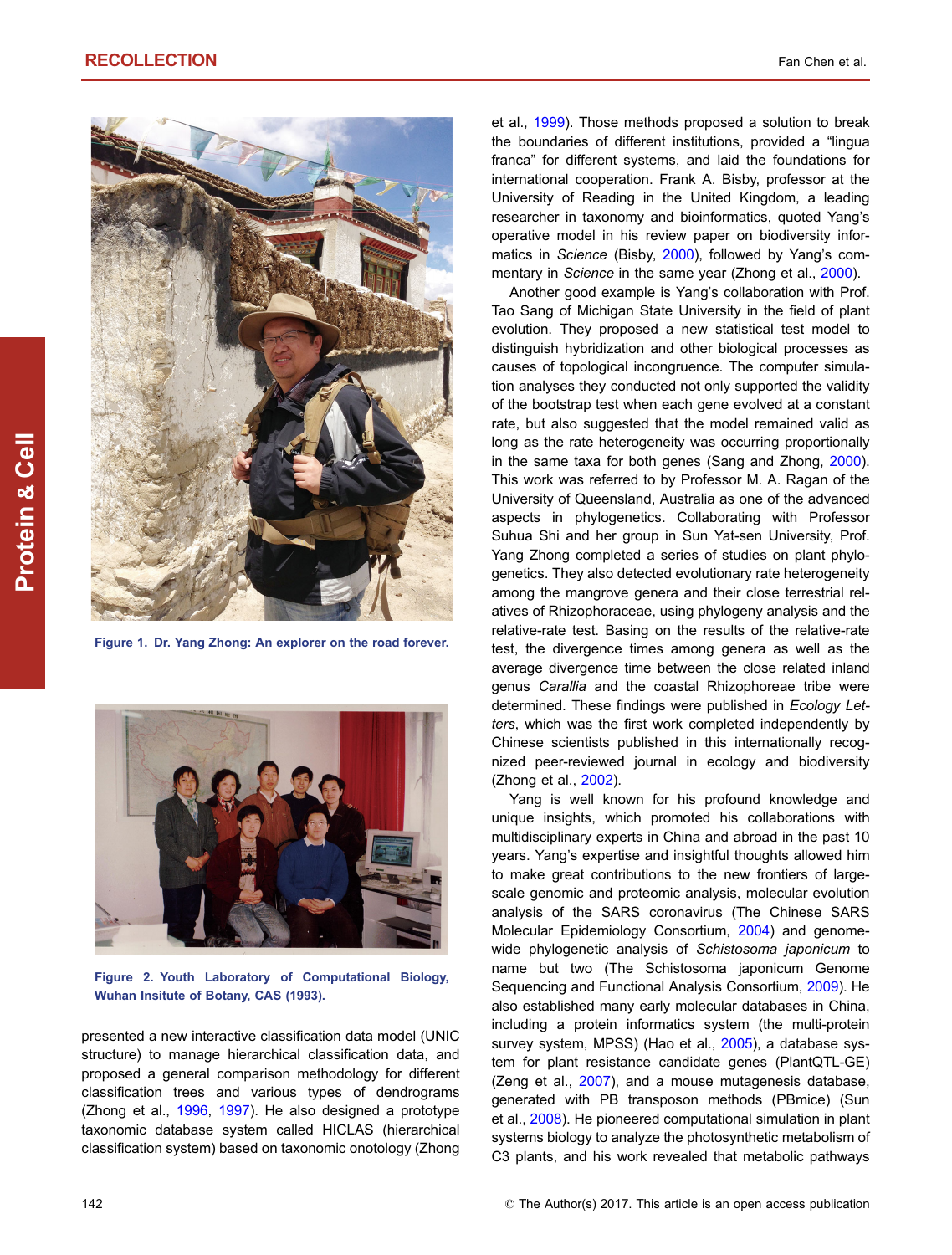<span id="page-2-0"></span>are synchronized and coordinated when under environmental perturbations (Luo et al., [2009\)](#page-3-0). This is particularly relevant when organisms adapt to extreme environments, and potentially in understanding how organisms can mitigate against aspect of climate change.

Yang was also a great educator, and he recognized very early the urgency and importance of cultivating talented Tibetans. Yang was committed to this purpose, and applied for three consecutive periods of nine years as one of the cadres sent to support Tibet. He personally carried on this goal in Tibet for 16 years. Just before his tragic death, he had already booked tickets to go back to work in Tibet University. His health was deteriorating due to the harsh environment of Tibet and frequently traveling between high and low altitudes. There is no doubt that his efforts made tremendous changes in Tibet University. With his help, Tibet University successfully got the first NSFC funding in university history. He trained the first Tibetan PhD in Botany. Yang also made great efforts to establish the very first Masters in Science program (Biology) and the very first PhD program (Ecology) in Tibet University. The ecology department led by Yang also recently entered the pool of the nation's top disciplines. He conducted a large number of field scientific expeditions and studies in Tibet each year. Significant progress has been made in the study of the genetic diversity and chemical diversity of wild resources in Tibet (Liu et al., [2006](#page-3-0); Zhu et al., [2009\)](#page-3-0). Hard work pays off; Yang and his team found the first Arabidopsis population in Tibet at an altitude over 4000 m above sea level. As a unique ecotype, Tibet Arabidopsis grows at highest altitude found for the plant, and provides new resources for botany research worldwide. Based on the whole genome sequencing data of this Tibetan Arabidopsis, Yang and his team analyzed the functional genes for high altitude adaptive evolution. Besides Tibet Arabidopsis, Yang and his team also obtained a series of achievements in plant genome variation and adaptive evolution in the extreme environment of the Tibetan Plateau, including the microevolution of sea buckthorn and mountain ephedra, the WGS and transcriptome analysis of Qinghai-Tibet cordate houttuynia (Fig. 3) (Qiao et al., [2016\)](#page-3-0). But it wasn't just plants that inspired him; his group also published a paper on why the Giant Panda eats bamboo (Jin et al., 2011).

Yang had great concerns for the declining quality of domestic education in recent years. While serving as the dean of the Fudan University graduate school, he promoted a number of education-related reforms and launched innovative projects such as the FIST program, which have won praise from all quarters. He believed that education is a "relay race". Students' innovative and critical thinking should start from basic education and develop early in childhood. With this sense of responsibility, he devoted a great deal of energy to scientific training and thinking programs for primary and middle school students, adding a heavy burden to his already busy workload. Just before his death he arranged for Prof. James Crabbe, of the Universities of Oxford and Bedfordshire in the UK, and his research collaborator for



Figure 3. Prof. Zhong is working on collection and investigation of plant resources.

over 10 years, to visit Qindao and lecture to hundreds of young people—including one of his sons— about science and education. He was keen on public education and science popularization, and translated nearly a dozen books, including the popular seller "The Great Influenza: The Epic Story of the Deadliest Plague in History". By translating these excellent books, he spread the seeds of thinking, extending the ideas of education to everyday life.

Professor Zhong Yang's tragic death is a great loss, not only for the field of plant biology, but also for education as a whole. He has left his beloved research and education career, however his spirits of exploration will never stop; they will carry on in his colleagues, in his students, and in people; his work will inspire in the future. As a scholar, an educator, a pioneer, Professor Yang Zhong will always be in our hearts. His passion will always encourage those who follow his footsteps! As he said, "It is not excellent people who have dreams, but the people who have dreams can be excellent".

Rest in peace, Dr. Yang Zhong, our best friend, teacher, mentor, and an excellent dreamer! "As long as our heart is flying, the road will continue to extend forwards".

## OPEN ACCESS

This article is distributed under the terms of the Creative Commons Attribution 4.0 International License [\(http://creativecommons.org/](http://creativecommons.org/licenses/by/4.0/) [licenses/by/4.0/\)](http://creativecommons.org/licenses/by/4.0/), which permits unrestricted use, distribution, and reproduction in any medium, provided you give appropriate credit to the original author(s) and the source, provide a link to the Creative Commons license, and indicate if changes were made.

## **REFERENCES**

- Bisby FA (2000) The quiet revolution: biodiversity informatics and the Internet. Science 289:2309–2312
- Hao P, He W, Huang Y, Ma L, Xu Y, Xi H, Wang C, Liu B, Wang J, Li Y, Zhong Y (2005) MPSS: an integrated database system for surveying a set of proteins. Bioinformatics 21:2142–2143
- Jin K, Xue C, Qian J, Zhu Y, Yang Z, Yonezawa T, Crabbe MJC, Cao Y, Hasegawa M, Zheng Y (2011) Why does the giant panda eat bamboo? A comparative analysis of appetite-reward-related genes among mammals. PLoS ONE 6(7):e22602